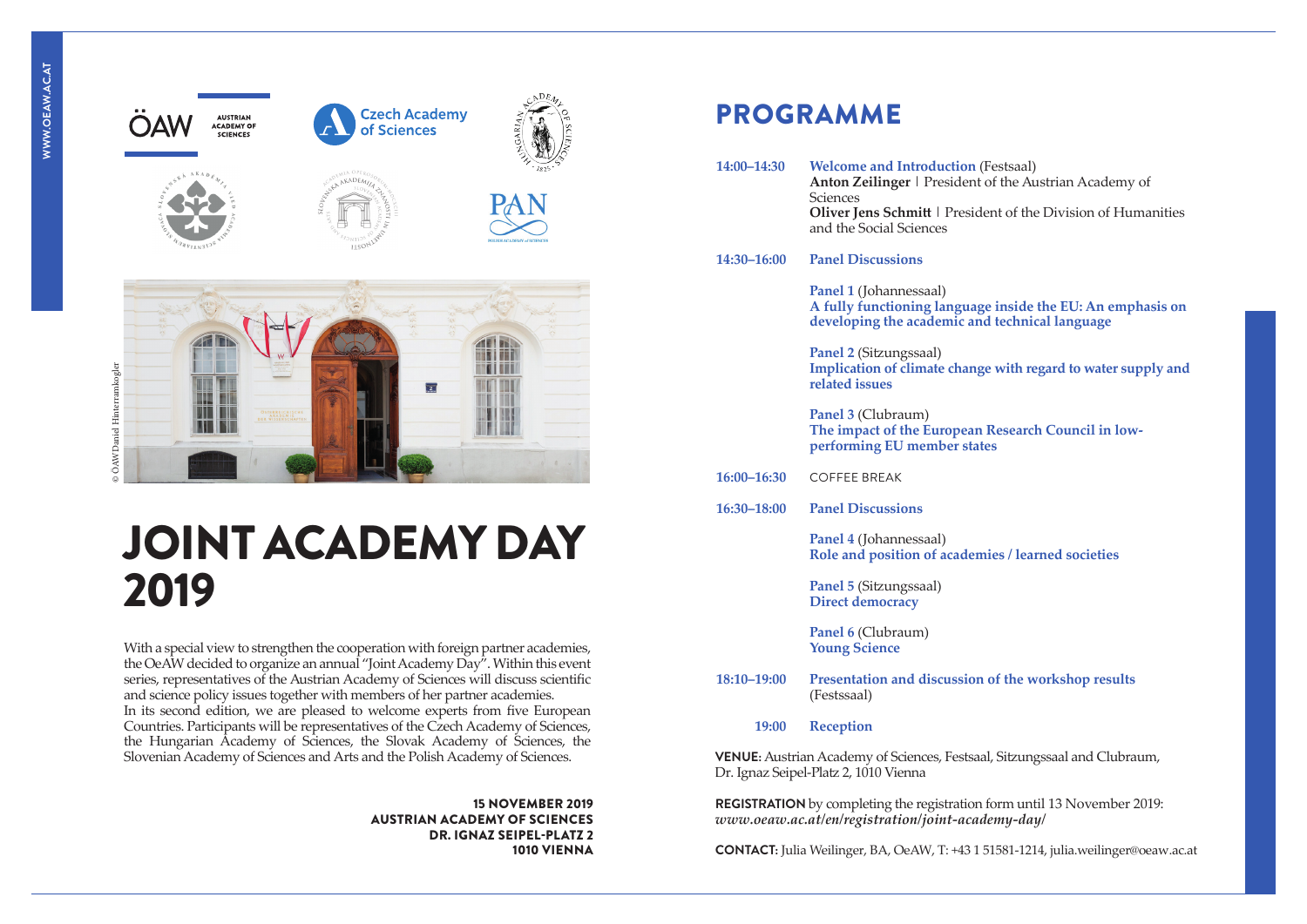#### TOPIC OUTLINES

#### **Panel 1**

**A fully functioning language inside the EU: An emphasis on developing the academic and technical language**

*Lead: Slovenian Academy of Sciences and Arts (SAZU) Chairperson: Andreja Žele | SAZU Panelists: Nicole Dołowy-Rybińska | PAN, Martin Prošek | CAS, Katalin É. Kiss | MTA, Dušan Gálik | SAS, Stefan Michael Newerkla | OeAW*

Emphasising the importance of multilingualism opens up greater possibilities of preserving and widening the full functioning of individual national languages within the European Union. A fully functioning language is involved in all the vital areas of human activity: the public role and use of language (the language landscape, the media, computer-based and information-communicational uses), bureaucratic and legal language, and language at all levels of education and research. Education involves the development of academic and technical language: the development of terminology in every field is an essential element of every modern language. For the successful development of multilingualism and the full functioning of a language, the development of translation and lexicographical disciplines are also essential. The panel discussion will present the current situation and language planning within particular languages, search for common guidelines for identifying solutions, and evaluate the scope for realisation in the short and long term.

#### **Panel 2**

**Implication of climate change with regard to water supply and related issues**

*Lead: Czech Academy of Sciences (CAS) Chairperson: Václav Šípek | CAS Panelists: Paweł Rowiński | PAN, Franci Gabrovšek | SAZU, János Józsa | MTA, Pavol Nejedlik | SAV, Günter Blöschl | OeAW*

Water resources have been a relatively non-limiting factor in Central European countries for a very long time. The ongoing climate change is changing this paradigm and new challenges are emerging. The human society therefore stands before the crucial task of transforming its water management system to adjust to new conditions. It will be necessary to deal with changes not only in the available water volume but also in its seasonal distribution. The volume of available soil water will decline noticeably during the growing season. This will strongly influence agricultural practices and suitability of particular crops. The volume of groundwater will also gradually decrease, which will immediately reduce the water supplies available for municipal consumption. Besides the sole volume of water, the water quality will also be affected as the amount of water in streams will decrease throughout most of the year and the water temperature will increase. This will strongly influence the abilities of water to dilute and decompose pollutants.

#### **Panel 3**

**The impact of the European Research Council in low-performing EU member states**

*Lead: Hungarian Academy of Sciences (MTA) Chairperson: Éva Kondorosi | MTA Panelists: Jerzy Duszyński | PAN, Ladislav Kavan | CAS, Roman Jerala | SAZU, Ján Tkáč | SAS, Francesca Ferlaino | OeAW*

How do ERC grants contribute to the advancement of national research systems and what is needed to improve success rates?

Since the launch of the European Research Council in 2007, the ability of scientists, research institutions and countries to win ERC grants have become a measure of both individual and institutional excellence. The overwhelming success of the ERC funding model and its peer-review evaluation system, based on excellence as the sole criterion, made a huge impact on how scientific performance is measured and how funding is distributed in Europe and worldwide.

It has, however, also become clear that the results of ERC show an amplified image of the gap between the leaders in science and the rest lagging behind. This division, often interpreted as an expression of the Matthew effect of accumulating advantage in science, is in contrast with the consolidating concept of the European Research Area. The European Research Council seems not to reduce but at best to highlight Europewide differences in science.